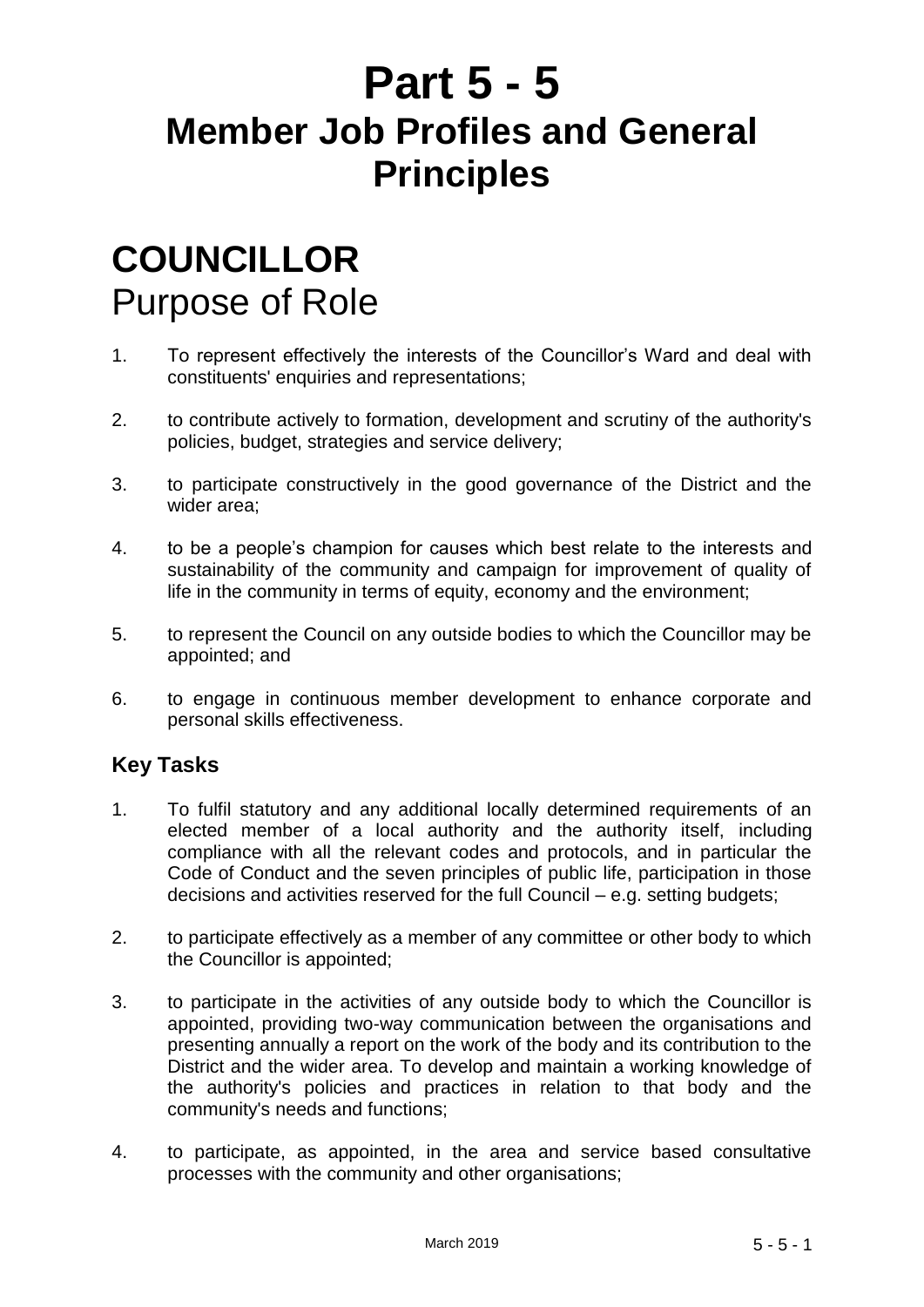- 5. to engage with and represent the community to the authority and vice-versa through all appropriate means;
- 6. to keep residents and relevant stakeholders informed on key council related issues affecting the Ward including appropriate community meetings;
- 7. to develop and maintain a working knowledge of the authority's services, management arrangements, powers/duties, and constraints and to develop good working relationships with relevant officers of the authority;
- 8. to develop and maintain a working knowledge of the organisations, services, activities and other factors that impact upon the community's well-being and identity; and
- 9. to contribute constructively to open government and democratic renewal through active encouragement to the community to participate generally in the government of the area.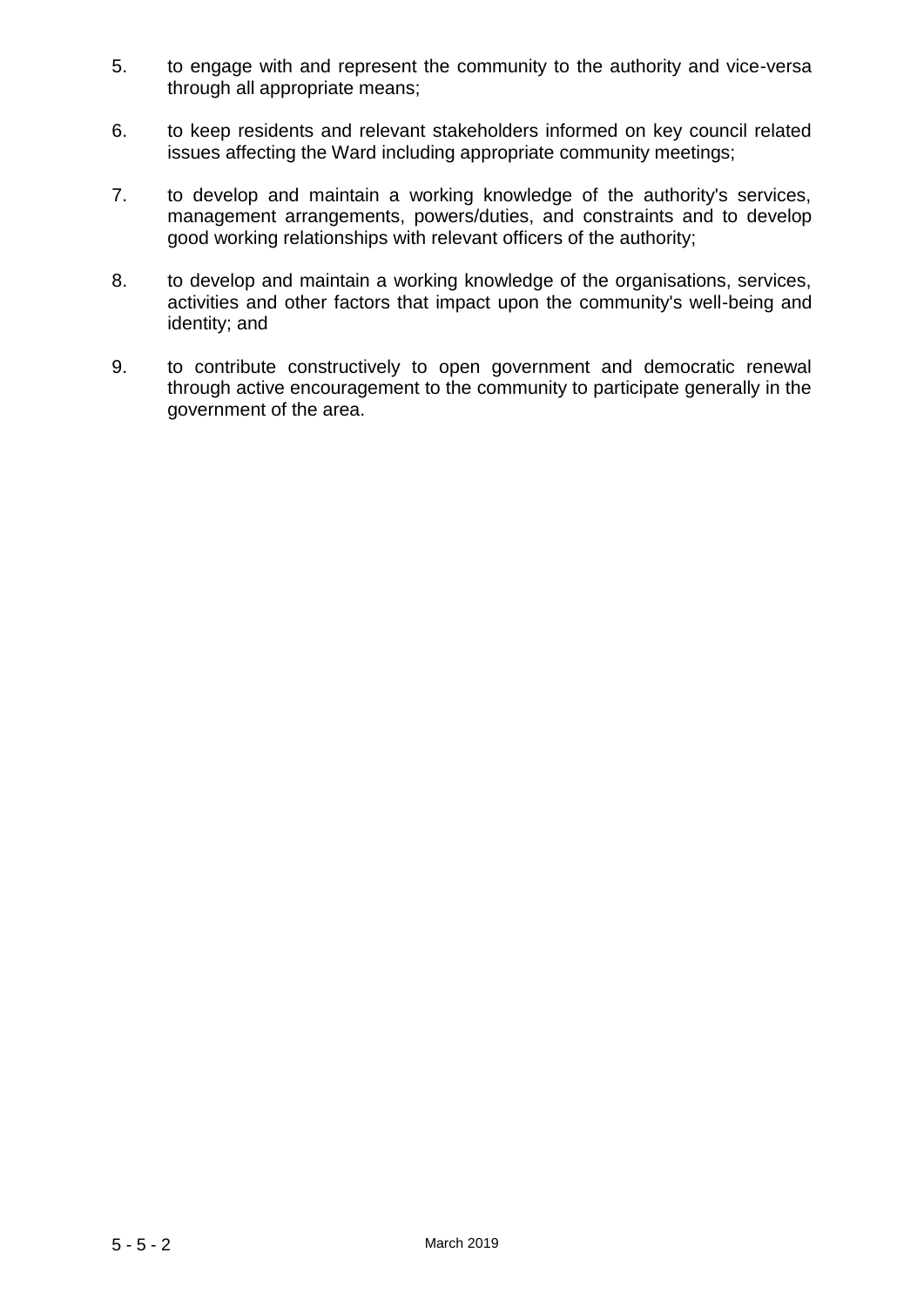# **LEADER OF THE COUNCIL** Purpose of Role

- 1. To provide visible political leadership in relation to citizens, stakeholders and partners in the overall co-ordination of Council policies, strategies and service delivery;
- 2. to lead Cabinet in its work to develop policy framework and budget and take overall political control of the authority within the agreed policy framework;
- 3. to contribute actively to formulation and scrutiny of the authority's policies, budget, strategies and service delivery;
- 4. to lead the development of local, regional, national and International policy and strategic partnerships;
- 5. to lead the majority political group; and
- 6. to engage in continuous member development to enhance corporate and personal skills effectiveness.

- 1. To provide leadership to the Council and its political administration;
- 2. to represent the Council in the community and in discussions with regional, national and international organisations and others to pursue matters of interest to the authority and its communities;
- 3. to determine the number and make appointments to Cabinet, including the allocation of Cabinet portfolios;
- 4. to direct, manage and chair meetings of the Cabinet and to take responsibility individually and/or collectively for any specific portfolio, including providing a political lead in proposing new policy, strategy, budget and service standards, as well as acting as spokesperson for the authority;
- 5. as a Cabinet Member to share in undertaking Executive responsibility for developing and proposing overall strategy, budget, policy arrangements and service reviews;
- 6. to participate in monitoring or performance reviews of services upon request by an Overview and Scrutiny Committee;
- 7. to head the political group providing the Council's political administration and to act as spokesperson for that Group;
- 8. to direct and manage the Executive Directors, and to meet regularly (within or without Cabinet) with the Executive Directors, Assistant Director, Heads of Service and other relevant senior officers to consider and recommend action within approved policies and strategies;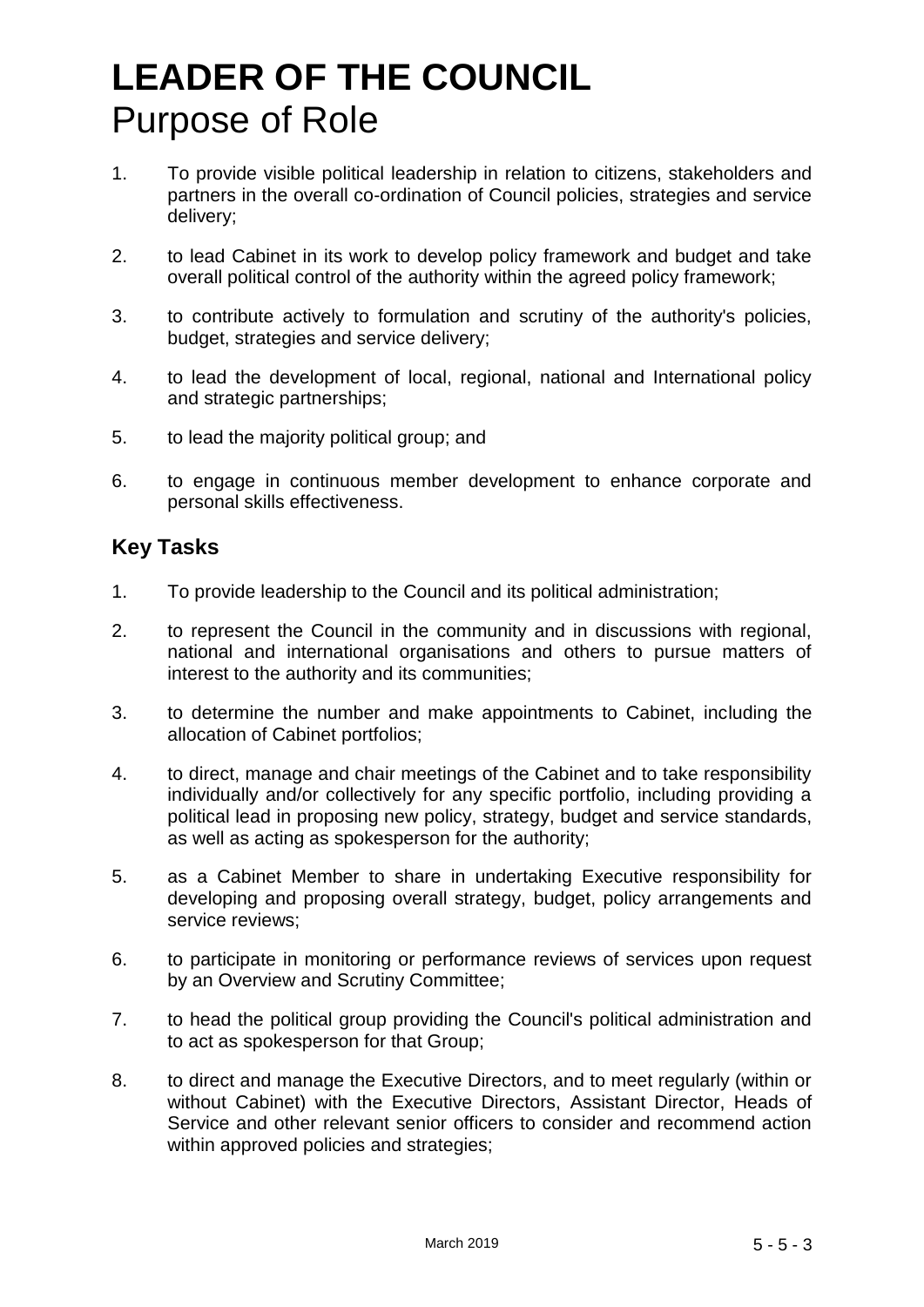- 9. to ensure regular contact with non-executive Councillors, community representatives and other local stakeholders and to take account of their view in shaping recommendations on policies, strategies and budgets; and
- 10. to maintain professional working relationships and establish mutual respect with all Members and officers.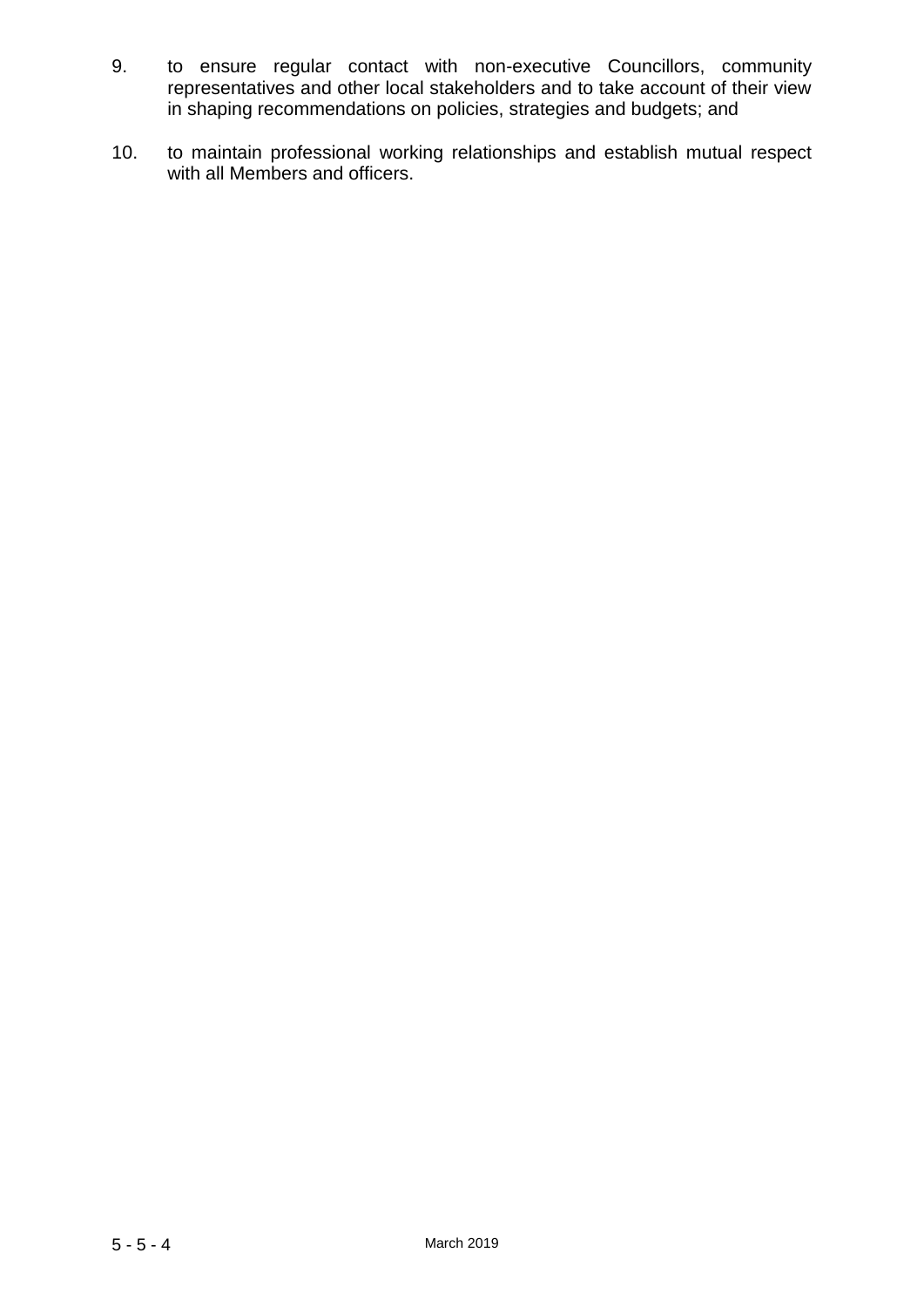# **DEPUTY LEADER OF THE COUNCIL** Purpose of Role

- 1. To assist the Leader of the Council; and
- 2. to engage in continuous member development to enhance corporate and personal skills effectiveness.

- 1. To assist the Leader in the formal processes and matters of leadership of the authority. These will include developing overall strategy, budgets, policy arrangements and service reviews, and representing the authority in the community and in discussions with regional, national and international organisations;
- 2. to participate in monitoring or performance reviews of services;
- 3. to represent the Council and the political administration in the community and elsewhere as required by the Leader; and
- 4. to deputise for the Leader in his/her absence.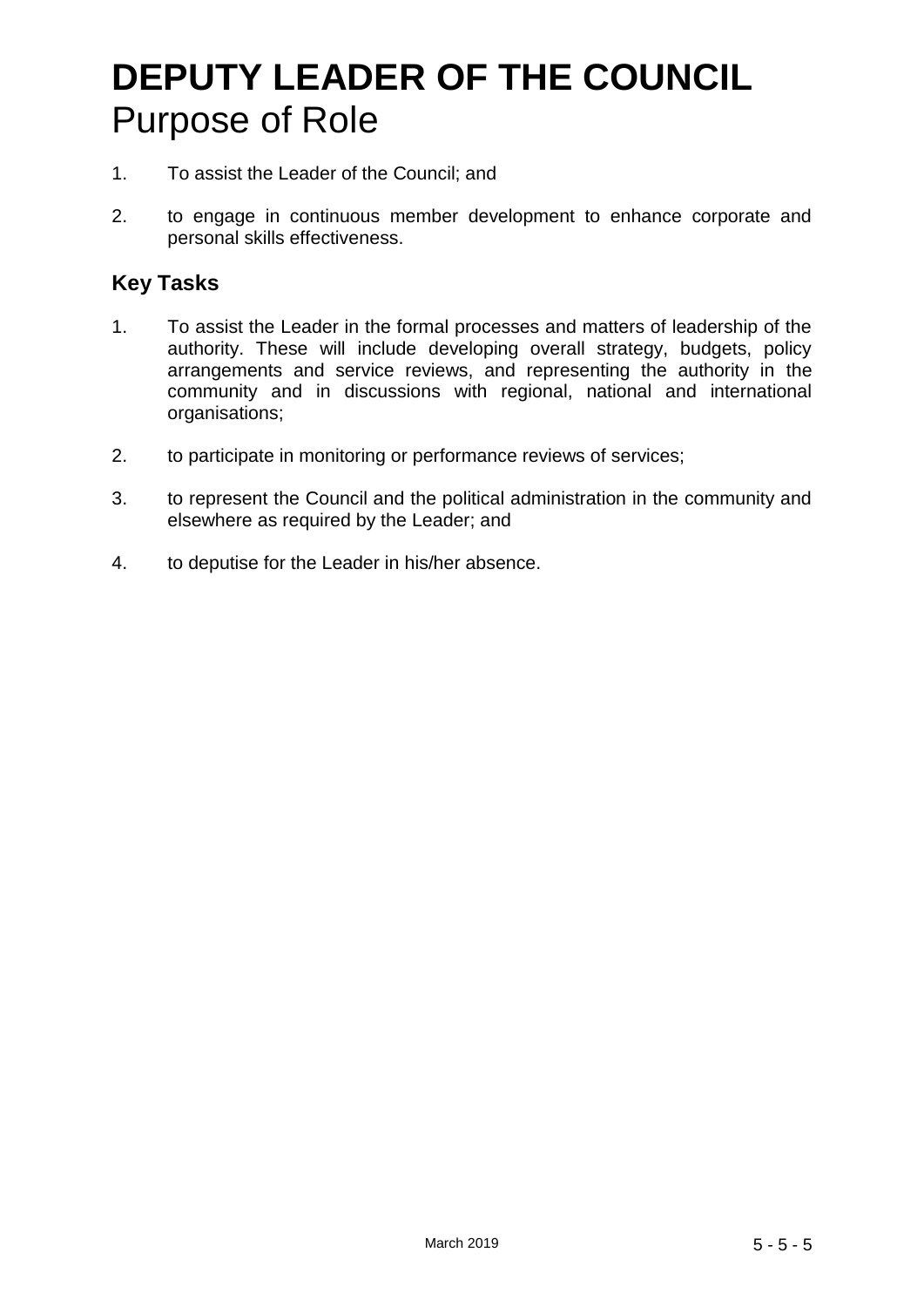# **CABINET MEMBER WITH PORTFOLIO** Purpose of Role

- 1. To take responsibility within the Cabinet on the basis of individual and/or collective responsibility for a portfolio of services or functions of the authority as directed by the Leader;
- 2. to contribute actively through the portfolio and membership of the Cabinet to the formulation and scrutiny of the authority's policies, budget, strategies and service delivery; and
- 3. to engage in continuous member development to enhance corporate and personal skills effectiveness.

- 1. To participate in the Cabinet and to implement agreed policies by taking responsibility individually and/or collectively for any portfolio allocated by the Leader of the Council, including providing a lead on and proposing new policy, strategy, programming, budget and service standards, and leading performance review;
- 2. to have a clear understanding and an in-depth knowledge of the respective portfolio, the scope and range of the relevant services for which he/she is responsible and an awareness of current agreed policies in respect of those services;
- 3. to consult and communicate with members of all political groups, council officers and key partners as appropriate to ensure decisions are well informed and that Council policies are widely understood and positively promoted;
- 4. to ensure that the political group is briefed at the appropriate time on significant issues within the respective portfolio i.e. those which have financial or other major resource implications, will result in a change in established policy, or which are contentious or politically sensitive;
- 5. to act as spokesperson within and outside the authority for matters within the portfolio;
- 6. to have responsibility for liaison with the Executive Directors, Assistant Director, Heads of Service and other senior officers responsible for the services within the portfolio;
- 7. to answer and account to the Council and the community for matters within the portfolio;
- 8. to participate in monitoring or performance reviews of services upon request by an Overview and Scrutiny Committee; and
- 9. to represent the Council and the political administration in the community and elsewhere as required by the Leader.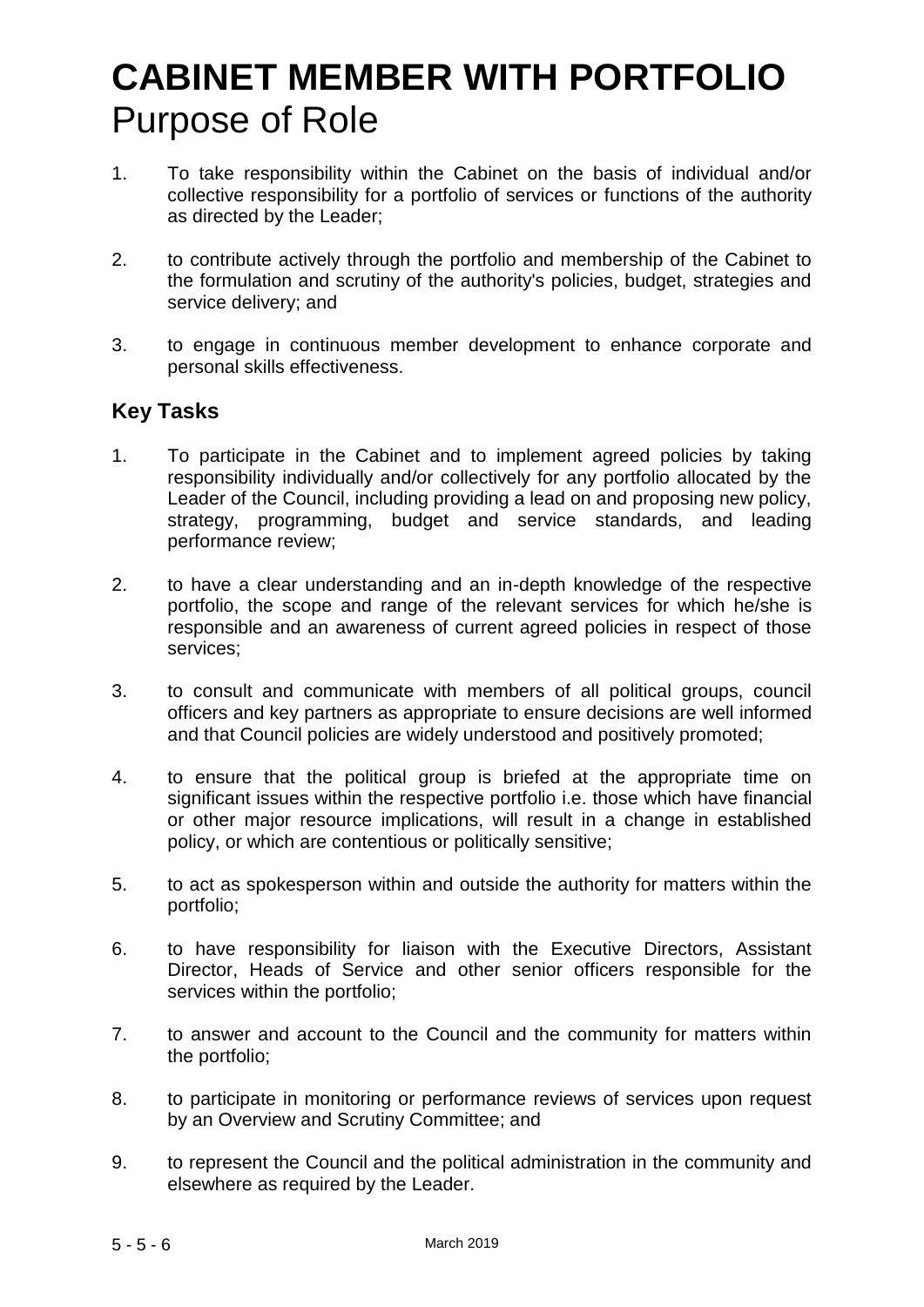# **GROUP LEADER**  Purpose of Role

- 1. To provide leadership to one of the authority's groups;
- 2. to ensure effective, positive and constructive working relationships with the authority's administration group; and
- 3. to engage in continuous member development to enhance corporate and personal skills effectiveness.

- 1. To lead one of the political groups to include the scrutiny of the political administration of the authority;
- 2. to provide, as appropriate, alternatives or amendments to the Council's policies, strategies and budgets, and propose amendments thereto;
- 3. to act as the spokesperson for that group;
- 4. to direct, manage and chair group meetings;
- 5. to ensure effective communication between political group members, other political groups, officers, the community, other partners and organisations; and
- 6. to nominate members of his/her group to serve on overview and scrutiny committees, regulatory committees and if appropriate, local outside bodies.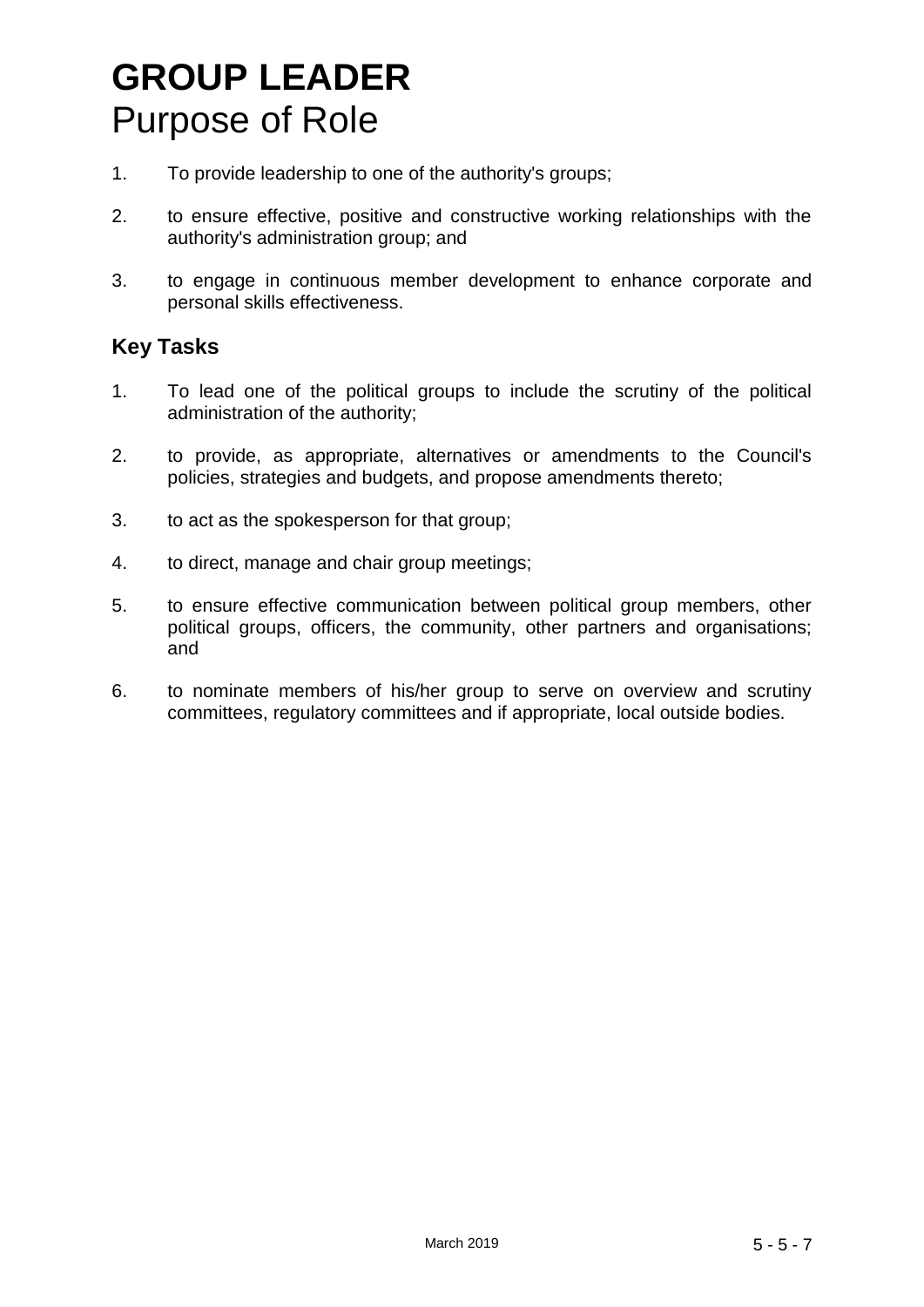# **CHAIRMAN OF AUDIT AND STANDARDS COMMITTEE**  Purpose of Role

- 1. To lead the Council's activities in relation to those functions covered by the Terms of Reference of the Committee;
- 2. to ensure that the Committee deals with its functions in a fair and proper manner having regard to the Council's policies, the relevant statutory provisions and the rules of natural justice; and
- 3. to engage in continuous member development to enhance corporate and personal skills effectiveness.

#### **Key Tasks**

- 1. To chair meetings of the Audit and Standards Committee in accordance with the adopted Council Procedure Rules and develop and maintain a working knowledge of the practices, procedures, services and functions which fall within the Committee's terms of reference;
- 2. to ensure, in relation to each function of the Committee, that appropriate policies, regulations, protocols and processes are adopted to enable the Committee to undertake its functions in a fair and even-handed manner; and
- 3. in partnership with the appropriate senior officers, to contribute to the agenda for Committee meetings

#### **Audit Tasks**

- 1. To oversee publication of reports, plans and statements in relation to the Council's audit activity, regulatory framework and accounts to Council and elsewhere;
- 2. to undertake such other meetings as are necessary for the effective and efficient functioning of the Committee within its terms of reference; and
- 3. in consultation with the Principal Auditor to consider the training requirements of Members of the Audit and Standards Committee and arrange for suitable briefings or training sessions as appropriate.

#### **Standards Tasks**

1. To ensure, as far as possible, that all Members of the Committee take full and proper account of the relevant legislative and probity framework in setting any policies, regulations, protocols and processes in relation to the functions of the Committee;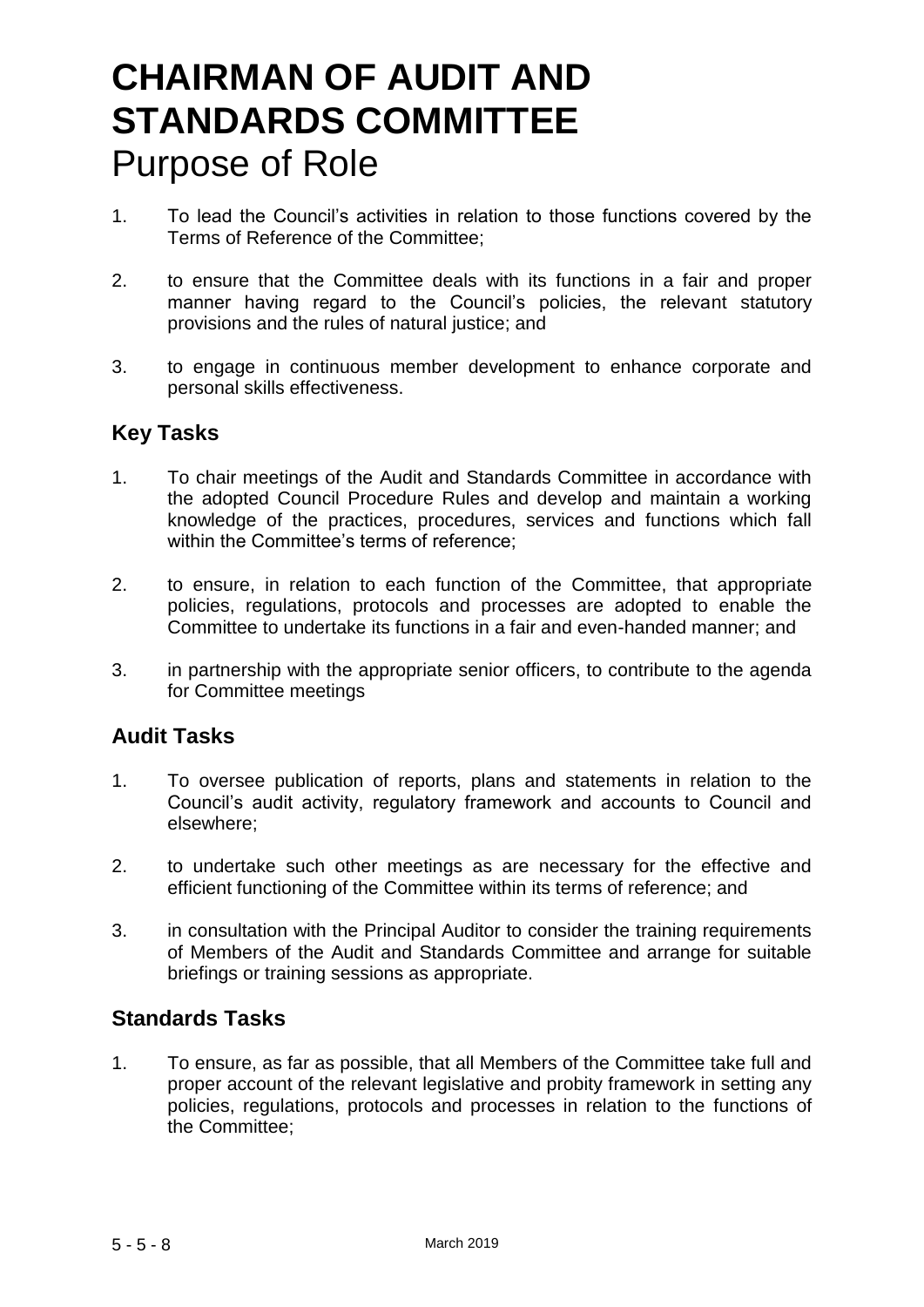- 2. to ensure that the appropriate mechanisms are put in place to measure the efficiency and quality of the arrangements for dealing with the functions of the Committee and the Council's policies and protocols;
- 3. to liaise with the Monitoring Officer and maintain an overview regarding current issues related to the Code of Conduct or emerging guidance from the Ministry of Housing, Communities and Local Government;
- 4. to encourage best practice, so that the Members of the Committee comply with the rules relating to the declaration of interests;
- 5. to take the lead in promoting and maintaining high standards of conduct by Members and co-opted members; and
- 6. to ensure that appropriate training programmes and seminars are arranged to enhance Members' knowledge and their ability to carry out the Committee's functions effectively.

### **Chairmanship Skills Required:**

- 1. An understanding of the issues and topics being discussed;
- 2. an in depth understanding of the Code of Conduct and regulations and its application;
- 3. a knowledge of the Committee's Membership and differing viewpoints;
- 4. ability to effectively manage the meeting and focus on the pertinent issues, limit discussion to relevant points, and allow those all wishing to speak, to do so;
- 5. ability to summarise the debate and ensure that Members know what they are being asked to vote on; and
- 6. knowledge of rules of debate / Council Procedure Rules.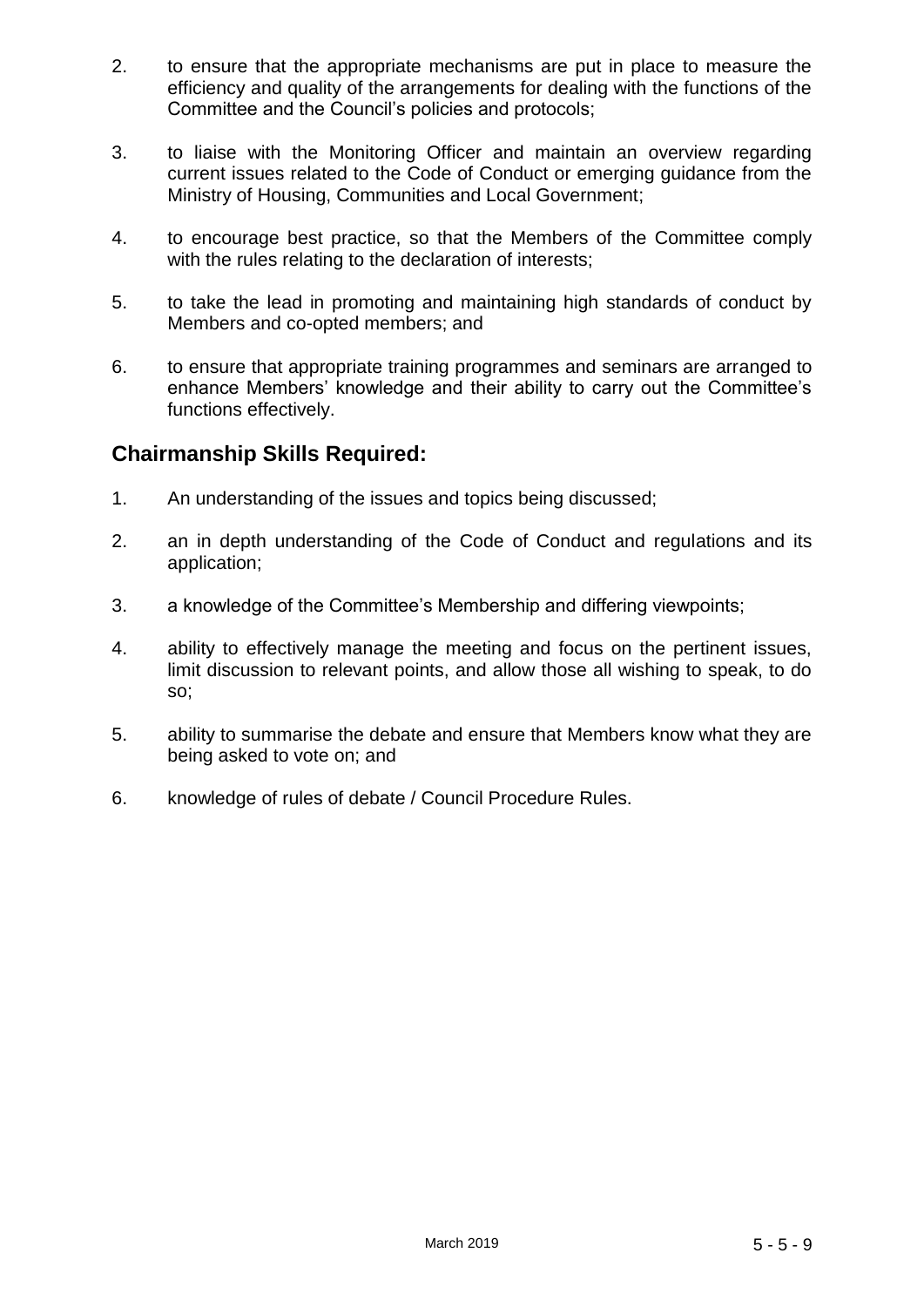# **CHAIRMAN OF THE LICENSING AND GENERAL PURPOSES COMMITTEE**  Purpose of Role

- 1. To lead the Council's activities in relation to those functions covered by the Terms of Reference of the Committee;
- 2. to ensure that the Committee deals with its functions in a fair and proper manner having regard to the Council's policies, the relevant statutory provisions and the rules of natural justice; and
- 3. to engage in continuous member development to enhance corporate and personal skills effectiveness.

### **Key Tasks**

- 1. To chair meetings of the Committee in accordance with the adopted Council Procedure Rules and develop and maintain a working knowledge of the practices, procedures, services and functions which fall within the Committee's terms of reference;
- 2. to ensure in relation to each function of the Committee, that appropriate policies, regulations, protocols and processes are adopted to enable the Committee to undertake its functions in a fair and even-handed manner;
- 3. to ensure, as far as possible, that all Members of the Committee take full and proper account of the relevant legislative and probity framework in setting any policies, regulations, protocols and processes and in relation to the functions of the Committee;
- 4. in specific cases where delegated authority for suspension of licences exists with the Heads of Service in consultation with the Chairman, consideration is given with all available facts and evidence;
- 5. in consultation with Legal Services and Heads of Service ensure that appropriate training programmes and seminars, including the annual mandatory training, are arranged to enhance Committee Members' knowledge and their ability to carry out the Committee's functions effectively; and
- 6. in consultation with the Democratic Services Manager ensure that all Committee Members have received the annual mandatory and on-going training prior to being selected to act as a Licensing Panel Member.

#### **Chairmanship Skills Required:**

- 1. An understanding of the issues and topics being discussed;
- 2. a knowledge of the Committee's Membership and differing viewpoints;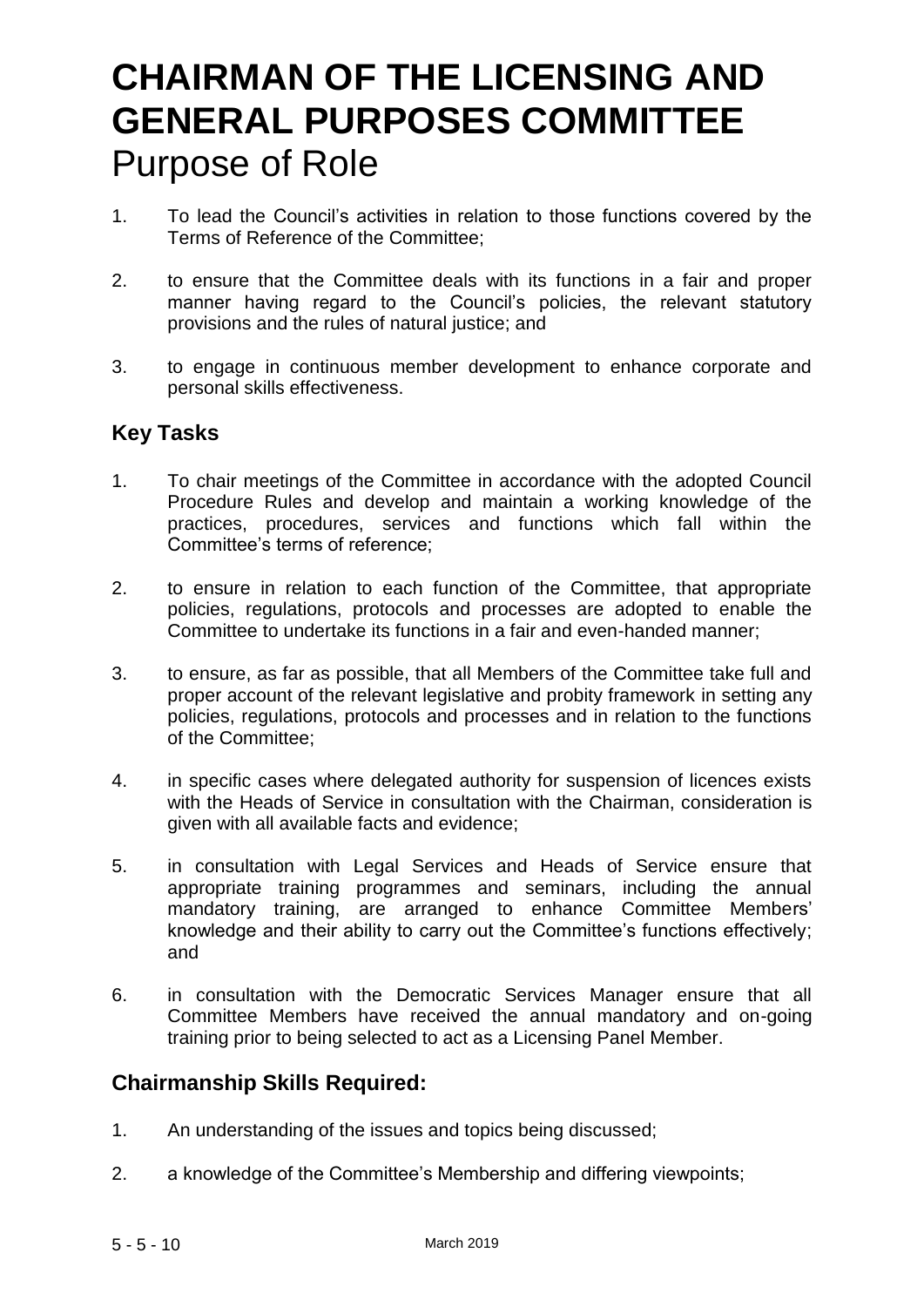- 3. ability to effectively manage the meeting and focus on the pertinent issues, limit discussion to relevant points, and allow all those wishing to speak, to do so;
- 4. ability to summarise the debate and ensure that Members know what they are being asked to vote on;
- 5. knowledge of rules of debate / Council Procedure Rules;
- 6. ability to understand the legislation related to the Committee and panels and apply it in determining licensing applications;
- 7. ability to understand the effects of the Committee's decision in relation to the Council's priorities and strategies / plans and the needs of the Community; and
- 8. a working understanding of the Licensing protocol and the Constitution in relation to licensing issues.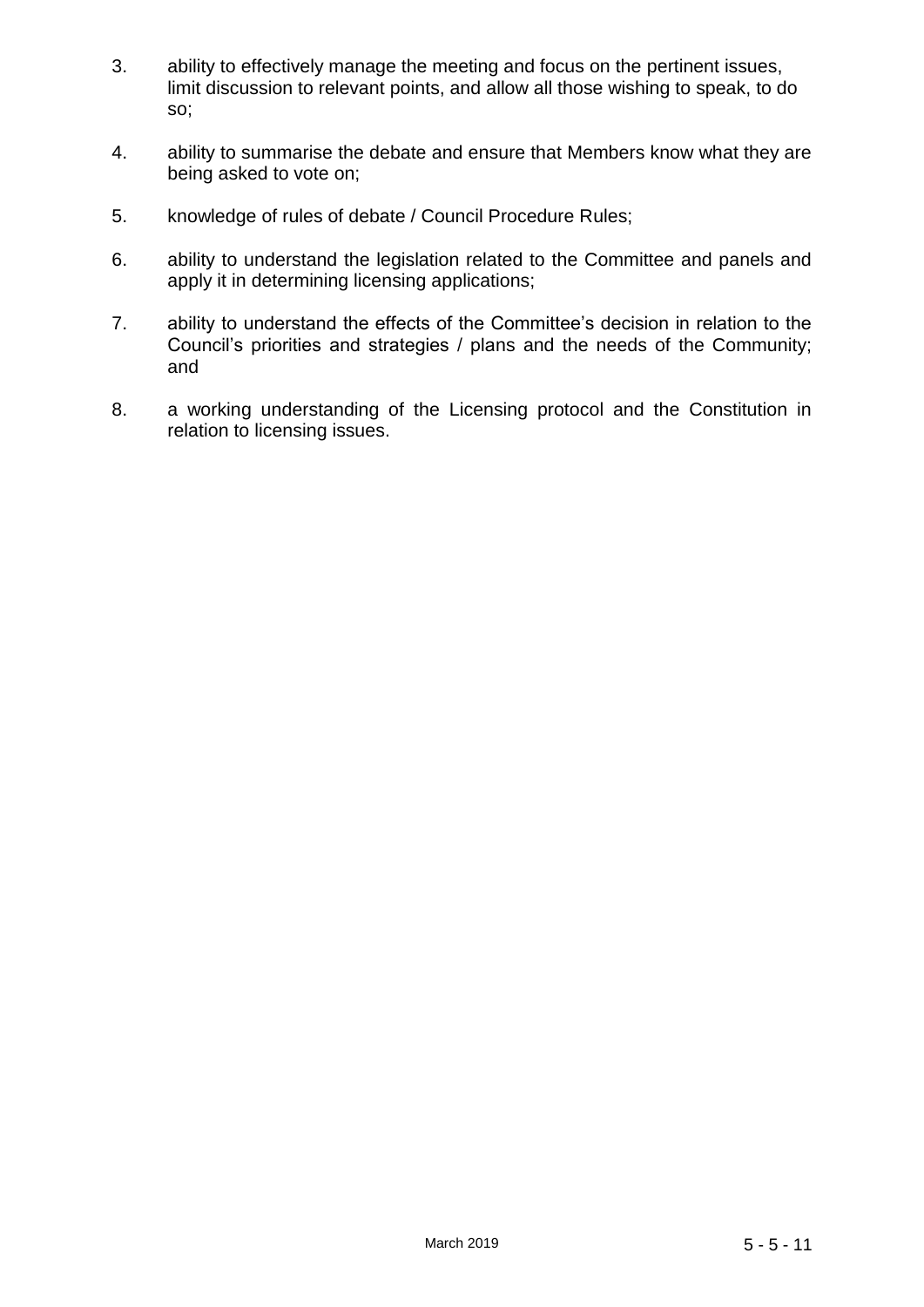# **CHAIRMAN OF OVERVIEW AND SCRUTINY COMMITTEE** Purpose of Role

- 1. To chair meetings of an Overview and Scrutiny Committee and hold specific responsibility for the programming and direction of reviews, accessing professional advice, where appropriate and the assembly and presentation to Council of reports (including minority reports, where necessary); and
- 2. to engage in continuous member development to enhance corporate and personal skills effectiveness.

- 1. To chair an Overview and Scrutiny Committee and develop and maintain a working knowledge of the practices, procedures, services and functions which fall within the Committee's terms of reference;
- 2. to propose an Annual Scrutiny Programme for the Committee, drawn up in consultation with Councillors and senior officers, to achieve a balance of service interests and broad coverage of all council services over time;
- 3. to lead the investigation of policy proposals referred to it by the Cabinet, in particular by leading the Committee in obtaining preliminary background information, selecting witnesses and determining whether evidence is to be given orally or in writing, and in determining a timetable for investigation;
- 4. to lead the scrutiny or performance reviews of the services of the authority within the remit of that Committee including where the authority so decides, the scrutiny of policies and budget, and their effectiveness in achieving the strategic objectives of the authority;
- 5. to lead on identifying cross-cutting strategy issues and ensure a corporate approach to appropriate scrutiny in such areas;
- 6. to take a lead role in scrutinising decisions taken by the Cabinet within the remit of that Committee, in particular by inviting relevant Cabinet members to attend meetings of the Overview and Scrutiny Committee, co-ordinating the questions to be asked, submitting in advance a list of the issues to be discussed or requests for detailed information, and providing a summary of the discussion and progress made;
- 7. to take a lead role in scrutinising the decisions of officers, following a similar approach to above;
- 8. in partnership with the appropriate senior officers, to contribute to the agenda for committee meetings;
- 9. to meet regularly with relevant officers to ensure the receipt of appropriate "independent" advice to inform effective scrutiny;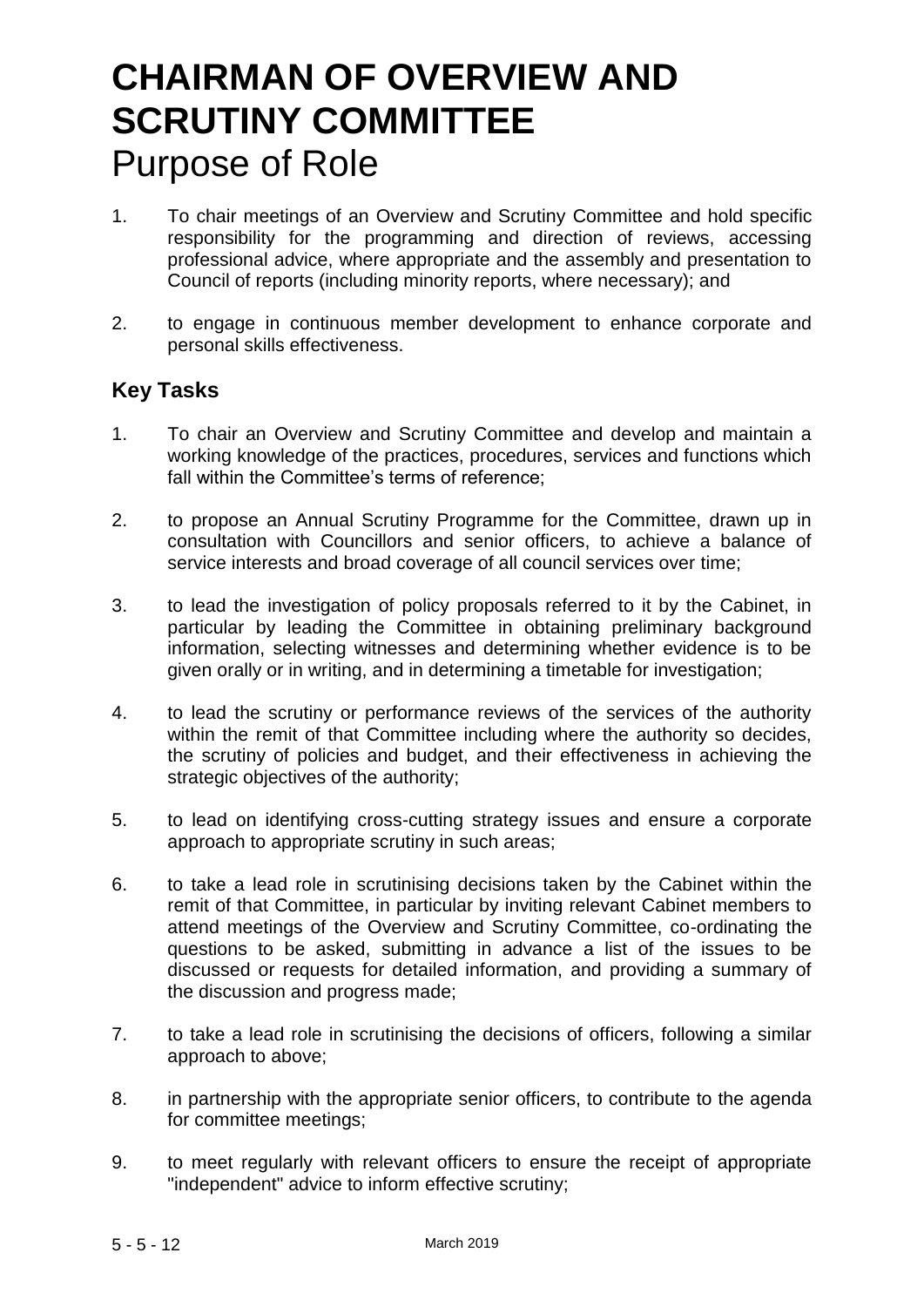- 10. to ensure regular contact with non-executive Councillors, community representatives and local stakeholders to inform effective scrutiny of policies, strategies, budgets and performance;
- 11. to oversee publication of reports, plans and statements to Council and elsewhere;
- 12. to ensure the Committee is able to give direction and advice to appropriate senior officers within the framework of policies set by the Council and Cabinet;
- 13. to undertake such other meetings as are necessary for effective and efficient functioning of the Committee within its terms of reference; and
- 14. to consider the training requirements of members of the Overview and Scrutiny Committee and arrange for suitable briefings or training sessions as appropriate.

#### **Chairmanship Skills Required:**

- 1. An understanding of the issues and topics being discussed;
- 2. a knowledge of the Committee's Membership and differing viewpoints;
- 3. ability to effectively manage the meeting and focus on the pertinent issues, limit discussion to relevant points, and allow those all wishing to speak, to do so;
- 4. ability to summarise the debate and ensure that Members know what they are being asked to vote on; and
- 5. knowledge of rules of debate / Council Procedure Rules.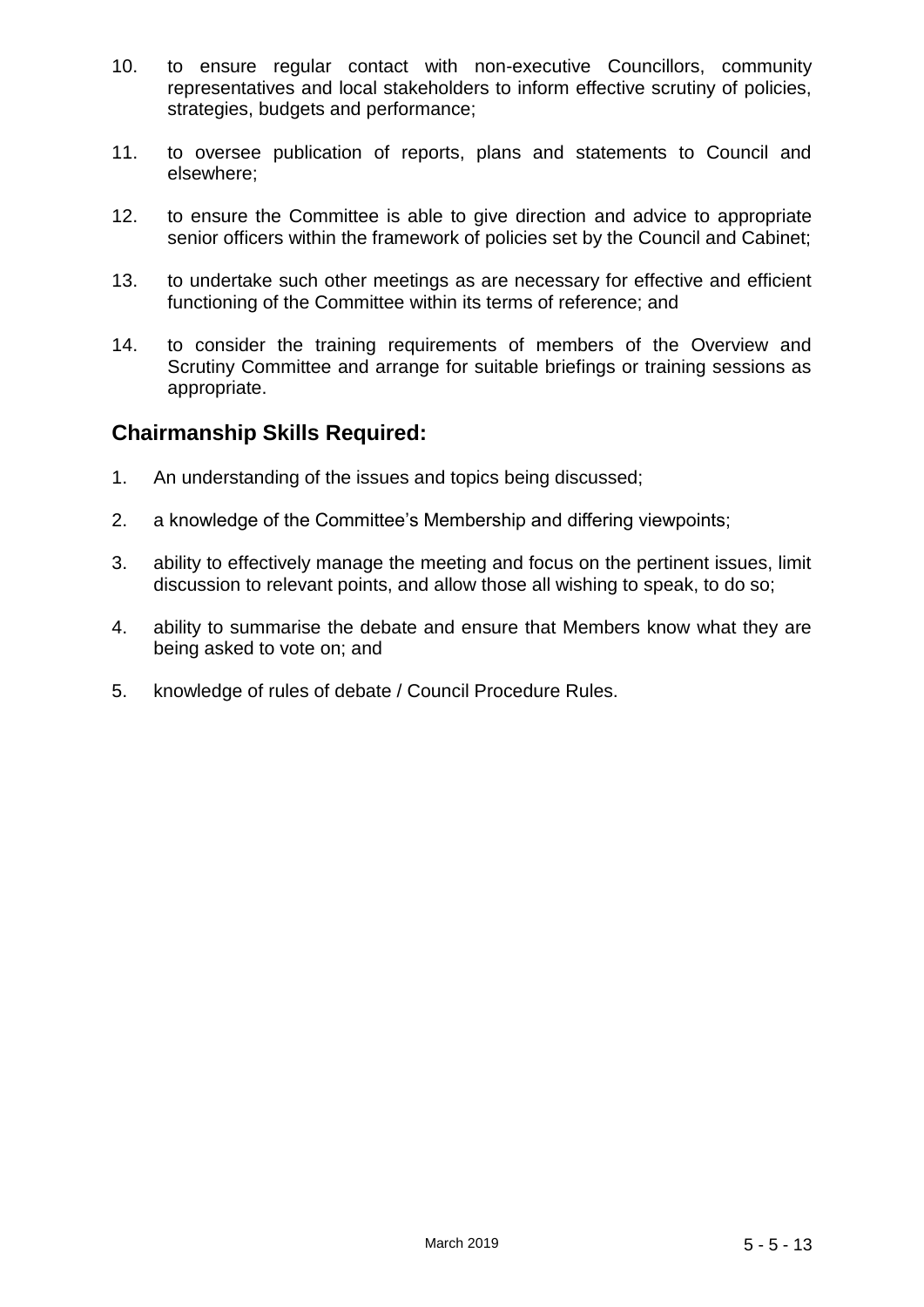# **CHAIRMAN OF THE PLANNING COMMITTEE** Purpose of Role

- 1. To chair meetings of the Planning Committee and hold specific responsibility for the undertaking of the Council's Planning regulatory functions, accessing professional advice, where appropriate;
- 2. to ensure that the Committee deals with its functions in a fair and proper manner having regard to the Council's policies and the relevant statutory provisions and the rules of natural justice; and
- 3. to engage in continuous member development to enhance corporate and personal skills effectiveness.

### **Key Tasks**

- 1. To chair meetings of the Committee in accordance with the adopted Council Procedure Rules and maintain a working knowledge of the practices procedures, services and functions which fall within the Committee's terms of reference.
- 2. to ensure, in relation to each function of the Committee, that appropriate processes are adopted to enable the Committee to undertake its functions in a fair and even-handed manner, having regard to the adopted planning policies and the Council's policies and protocols;
- 3. to liaise with the relevant Portfolio Holder regarding the preparation, alteration and adoption of the Local Development Framework;
- 4. to ensure, as far as possible, that all Members of the Committee take full and proper account of the relevant legislative and probity framework in setting any policies, regulations, protocols and processes and in the determination of any applications brought before the Committee;
- 5. to encourage best practice, so that the Members of the Committee comply with the rules relating to the declaration of interests;
- 6. in consultation with the Head of Service Strategy and Planning ensure that appropriate training programmes and seminars, including the annual mandatory training, are arranged to enhance Members' knowledge and their ability to carry out the Committee's functions effectively; and
- 7. in consultation with the Democratic Services Manager ensure that all Committee Members have received the annual mandatory and on-going training.

#### **Chairmanship Skills Required:**

1. An understanding of the planning issues and topics being discussed;